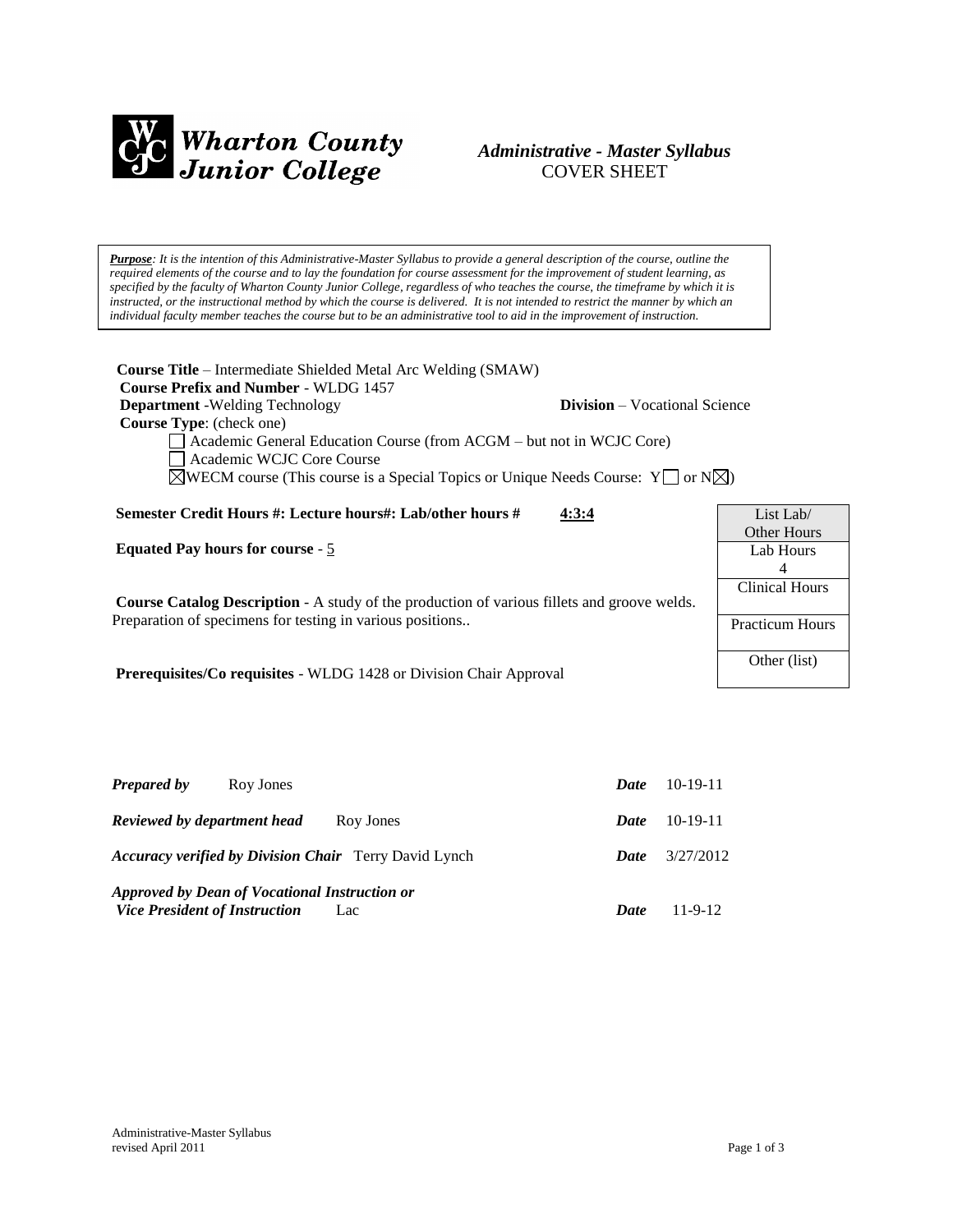

**I. Topical Outline** – Each offering of this course must include the following topics (be sure to include information regarding lab, practicum, clinical or other non-lecture instruction):

Learn the proper use of electrodes and amperage settings for various thicknesses of materials and welding positions, principals of arc welding, and interpret electrode classifications.

# **II. Course Learning Outcomes**

| <b>Course Learning Outcome</b>                                                                                                                                                                                                                                                                                                                                                                                                                                                                                                                                                                                                                                                                                                                                                                  | <b>Method of Assessment</b>                                                                                                                                                                                                                                                                                                                                                                                                                                                                                                                                                                                                                                                                                                                                                                                                                                                                                                                                                                                                                                       |
|-------------------------------------------------------------------------------------------------------------------------------------------------------------------------------------------------------------------------------------------------------------------------------------------------------------------------------------------------------------------------------------------------------------------------------------------------------------------------------------------------------------------------------------------------------------------------------------------------------------------------------------------------------------------------------------------------------------------------------------------------------------------------------------------------|-------------------------------------------------------------------------------------------------------------------------------------------------------------------------------------------------------------------------------------------------------------------------------------------------------------------------------------------------------------------------------------------------------------------------------------------------------------------------------------------------------------------------------------------------------------------------------------------------------------------------------------------------------------------------------------------------------------------------------------------------------------------------------------------------------------------------------------------------------------------------------------------------------------------------------------------------------------------------------------------------------------------------------------------------------------------|
| -Identify principles of arc welding<br>-Describe arc welding operations of fillet and groove<br>joints<br>-Explain heat treatments of low alloy steels<br>-Explain weld size and profiles<br>-Prepare test plates<br>-Perform fillet welds in the overhead position<br>-Perform air carbon arc weld removal<br>-Perform bevel groove welds with backing plates in<br>various positions<br>-Demonstrate use of tools and equipment<br>-Explain shop safety rules, safety rules for tools and<br>equipment, and personal safety<br>-Explain importance of a Material Safety Data sheet<br>(MSDS)<br>-Distinguish between qualification and certification<br>procedures<br>-Discuss problems of welding discontinues<br>-Pass a bend and exray test as required by AWS<br>Procedures and Standards | 1. Attend demonstrations of how to safely plan<br>laboratory activities before starting work.<br>2. Make oxyacetylene cutting and beveling operations<br>using gas equipment in preparation for arc welding.<br>3. Apply industry standards toward becoming familiar<br>with certification welds. Understand shrinking and<br>distortion problems that occur with certain metals.<br>4. Prepare coupons, perform F1 (flat) open V-butt root<br>pass, hot pass, filler and cover pass. Select proper<br>electrode for each procedure.<br>5. Prepare coupons, perform F2 (horizontal) open butt<br>with 1/8" E6010 electrode root pass, hot pass, 3/32"<br>E7018 electrode fill and cap.<br>6. Perform F3 (vertical) Tee joint 1/8" E6010 electrode<br>root and hot pass welds uphill.<br>7. Perfom F3 (vertical) open butt welds downhill.<br>Select proper electrode for each pass.<br>8. Perform F4 (overhead) open V-butt. Prepare<br>specimens and test welds.<br>9. Demonstrate acquire skill of all lab assignments<br>through a practical final examination |
|                                                                                                                                                                                                                                                                                                                                                                                                                                                                                                                                                                                                                                                                                                                                                                                                 |                                                                                                                                                                                                                                                                                                                                                                                                                                                                                                                                                                                                                                                                                                                                                                                                                                                                                                                                                                                                                                                                   |

# **III. Required Text(s), Optional Text(s) and/or Materials to be Supplied by Student.** Modern Welding Technology by Howard B. Cary, Published by Prentice Hall, 2<sup>nd</sup> Edition 1989

Supplemental Reading: Welding Skills, by R.T. Miller, Published by American Technical Publishers, Inc., Illinois, 1985.

Welding Principles and Applications, by Larry Jeffus and Harold V. Johnson, Published by Delmar Publishers, Inc., 2<sup>nd</sup> Edition, 1988.

#### **IV. Suggested Course Maximum** - 15

**V. List any specific spatial or physical requirements beyond a typical classroom required to teach the course**.

None.